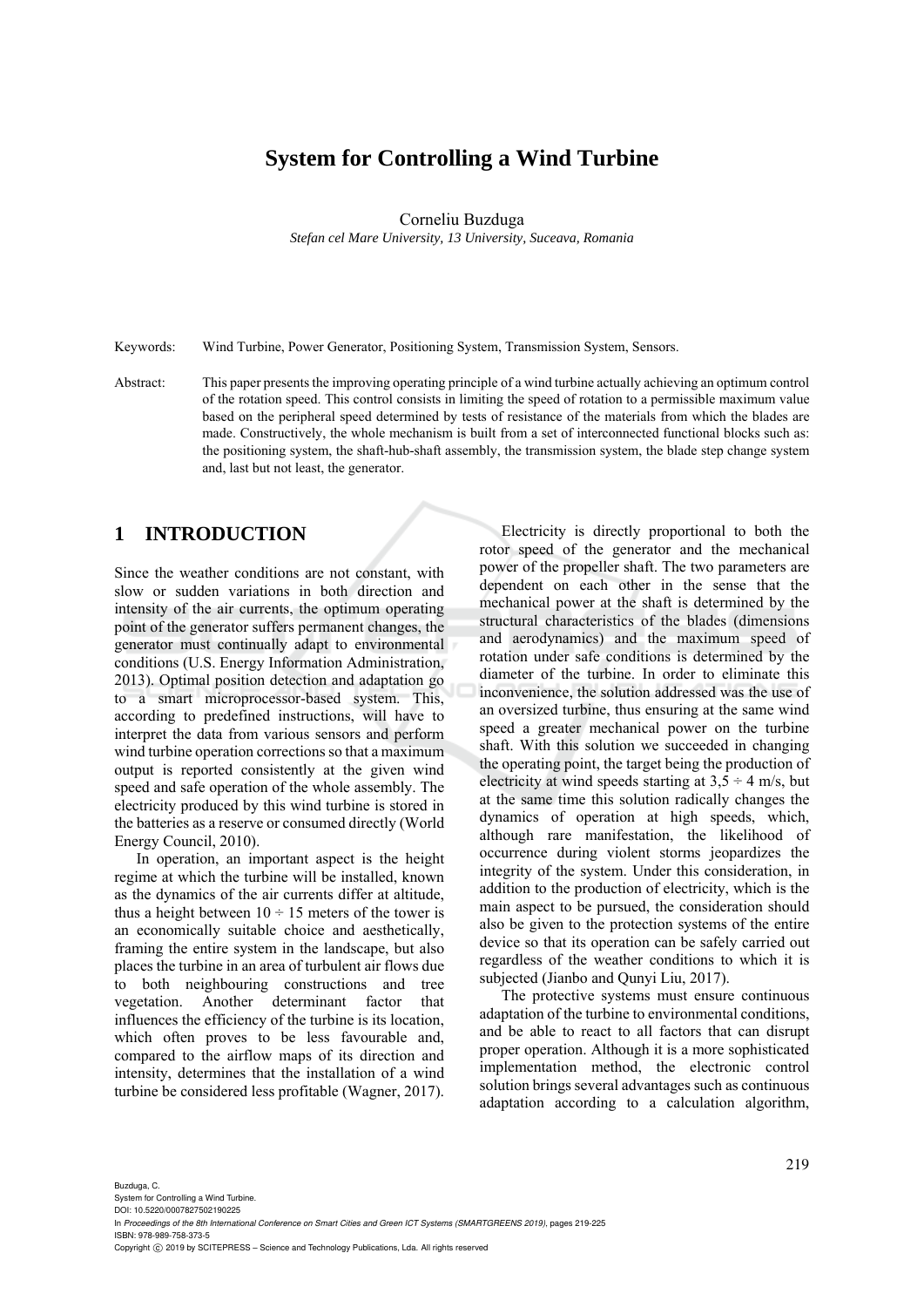remote control and monitoring of operating parameters (Suaad, 2013)

## **2 SYSTEM SETUP**

### **2.1 The System Components**

### a. THE ROTOR

The rotor or propeller consists of three movable blades around the longitudinal axes assembled on a supporting hub and represents the active element that transforms the kinetic energy of the wind into mechanical energy available on its own shaft, which rotates when the air currents is present and the turbine are aligned in their direction. The mobility of blades around their own axis is useful and necessary at the same time to change the angle of attack, known as pitch, in this way controlling the speed of rotation until it keeps the rotor at constant speed regardless of the wind speed.

A particular case is the passing of the blades in a flag step, in this way the propeller can be dynamically broken as a further protection during storms.



Figure 1: The hub and the mechanical interconnection system of the blades.

### b. THE ORIENTATION SYSTEM

The orientation system is designed to position the nacelle, making a 360 degree rotation around the axis of the tower (vertically to the ground plane). The positioning is carried out by a universal DC motor, with a built-in speed reducer, controlled by the microcontroller, which has as reference the position of a wind direction sensor, called weathervane. Depending on the weather conditions, the nacelle is oriented with the rotor in the wind direction, over a minimum operating threshold, always aiming at correcting the position.



Figure 2: The orientation system, drive motor and chassis.

As the construction number has been reduced as much as possible, the guidance system also has a secondary supporting role, being the link between the pillar and the support frame of all mechanical and electrical components.

### c. THE TRANSMISSION SYSTEM

The transmission system is designed to drive the rotation movement taken from the main shaft and deliver it to the generator. By comparison, the behaviour of the transmission is similar to a gearbox of a car, but operating in the sense of increasing the rotation, with a continuous transmission ratio of 1: 1.4 to 1: 4.7, respectively the amplification follows a straight slope between the intervals minimum and maximum, there being no thresholds that can cause vibrations in the pillar when switching gears.

The transmission ratio is changed electrically by means of a universal DC motor controlled by the microcontroller, which monitors the incoming and outgoing speeds during operation of the system. In order not to force the rotor and eventually premature shutdown of the turbine, changing the ratio of the transmission to the amplification direction will be performed only after the propeller has reached a minimum threshold of 400 rpm, at which point the input shaft speed will remain at an approximate threshold constant. If the wind speed decreases in intensity and the turbine output decreases, the transmission gradually returns to the minimum threshold, with the condition that the propeller does not fall below 400 rpm and the transmission has a positive gain ratio.

#### d. THE POWER GENERATOR

The power generator that supplies the turbine is the result of changing a synchronous motor in the sense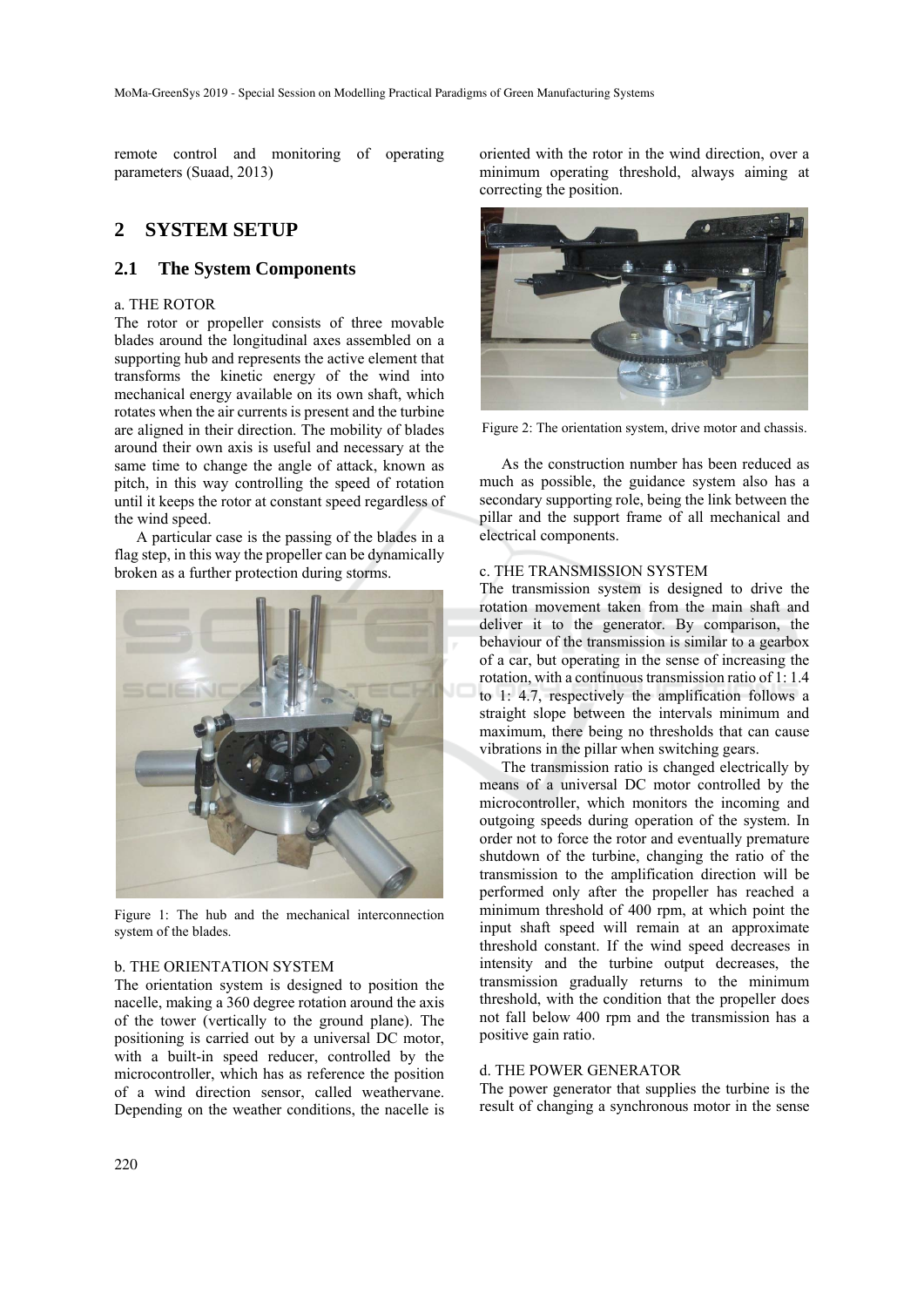that parameters such as winding conductor material and section have been changed, the number of coils and the number of paths. With the modifications we have made, we have been looking for a large voltage (about 120 V DC) and a low load current to be cut so that the winding and transport losses are as low as possible. By construction, the generator is a threephase Y-connection with the permanent magnet rotor of the ferrous material outdoors, also acting as cooling fan, and on the inside the stator with 36 notches distributed equally to the three electric phases (Archer and Jacobson, 2012).



Figure 3: The power generator – left: assembly, centre: rotor and right: stator.

### e. THE ELECTRONIC CONTROL AND COMMAND MODULE

The operating principle is based on the block diagram of Figure 4.



Figure 4: The block diagram; operating principle.

Running the entire system at rest has the following steps:

Step 1: The air currents are not present or their intensity is too low to justify starting the turbine. As a result of operating tests, the lower limit threshold at which it was set as starting point is 2.5 m/s, the wind

speed sufficient to start and accelerate the rotor. Below this minimum threshold, although the rotor is in motion, the energy collected at the generator terminals is insignificant, resulting only in idle operation (John and Julia, 2015).

Step 2: Once the minimum wind speed is exceeded, the turbine switches to two-stage operation:

detecting the wind direction and the aligning wedge to appropriate position. A particular aspect is that the platform is given a degree of freedom of  $\pm$  5  $\degree$  geometric to the actual direction, thus avoiding the scenario in which the position correction is continually attempted during turbulent air streams. This is more likely to be the case that, as soon as the nacelle has moved in one direction for correct alignment, at the smallest deviation of the steering sensor, the positioning motor is restarted for a new adjustment, after which the cycle resume.

checking and adjusting if necessary the blade step. As a result of the operating tests, in addition to the two positions, respectively the working position and the flag step corresponding to the heads of the race, it was also required to declare an intermediate step, which I called a standby position. The insertion of this intermediate position produces a positive contribution at the moment of the rotor start, and after the main shaft exceeds 60 rpm, corresponding to the propeller, the blades are switched to the working position where acceleration to the maximum required by the conditions forecasts.

Step 3: After the start, the turbine is only allowed to operate with wind direction correction, monitoring the input and output speed of the transmission block until the propeller reaches a set speed of 400 rpm. From this point the transmission ratio starts to change in the direction of the increase or decrease as the case may be, the modification being made gradually and without the propeller decreasing its speed below the set limit. In the case of wind gusts that can cause sudden accelerating, the speed will be automatically controlled, limited to 450 rpm, by a centrifugal mechanical system. The wind turbine will be left to operate in this way as long as the wind speed does not exceed an alert threshold of 12 m/s (Jacobson and Archer, 2012).

Step 4: Is a procedure to protect the turbine from any possible storms. Once the warning threshold of 12 m/s is exceeded for more than 60 seconds, the blade step will be changed to reduce aerodynamic performance, being switched to the standby position where the turbine will continue to operate but the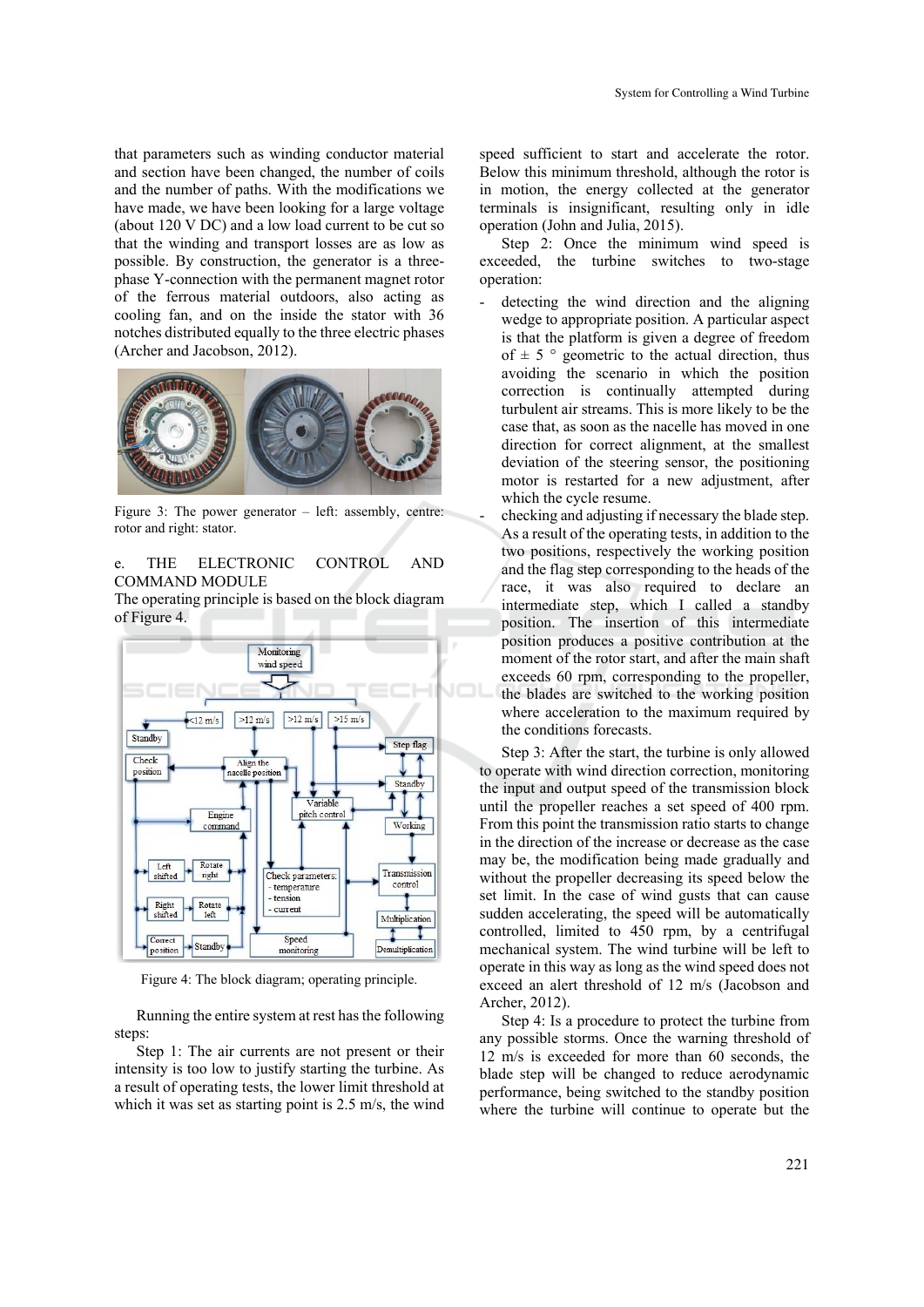propeller speed will be reduced. In the same way, if a 15 m/s alert threshold is exceeded, the propeller will pass the flap, the tube will enter dynamic braking where this time the air currents will block the rotation of the propeller until it stops completely (Bie and Zhang, 2012).

The engine control system is built around a microcontroller that, according to initial instructions, has the task of modifying or correcting the current status of the entire system. We can say about the microcontroller that its functions are divided into two main categories, namely the command function that uses the output signals, the final result being the motors' operation as the case may be, and the monitoring function which, by means of some sensors and transducers, interprets the operating parameters.

The monitoring function pursues:

- direction and speed of the wind;
- aligning the platform in the direction of the air currents;
- propeller and generator shaft speed;
- operating parameters of the generator: voltage, current, temperature;
- maintaining self-regulation systems at work intervals (race limits).

### **2.2 The Sensors Used in System Design**

### a. THE WIND SENSOR

For wind speed monitoring, a digital unit incorporating the anemometer and weathervane was used on the market under the name of TX20 SENZOR model developed by La Crosse Technology Ltd.



Figure 5: The wind sensor.

The sensor will transmit the data every 2 seconds as long as pin 3, DTR, is connected to GND. The data chart contains 41 bits divided into 6 data sections. The transmission is for 49.2 ms, the duration of one bit being 1.2 ms.

#### b. THE POSITION SENSOR

The role of this sensor is to align the propeller in the wind direction. It is also a wind sensor, i.e. a weathervane, but in which the output signal is analogous, used in a particular way in that the mounting base is movable to the ground. The Weathervane is mounted on the platform body, which in turn is movable around the axis of the tower. In the correct alignment position, the mobile element must be aligned halfway through the time the sensor can detect wind direction deviations. A deviation in either direction from this position will detect what triggers the rotation of the platform as well as the base of the sensor, the mobile element being maintained in the wind position. In this way, the weathervane returns to the correct position by turning the nacelle off. The phenomenon is repeated whenever position corrections are needed. The type of sensor used is a weathervane, known as wind wane model NRG # 200P.



Figure 6: The weathervane NRG model # 200P.

The mobile element of the weathervane operates an internal potentiometer in a complete rotation of 360 degrees and can be deflected by winds at speeds of  $1 \text{ m/s}$ .

The potentiometer has an internal resistance of 10 KΩ and can be directly supplied to a voltage in the range of  $1 \div 15V$  DC, the output signal being a voltage proportional to the wind direction. From constructive limitations and because a degree of freedom of 360 degrees is desired, for an interval between  $8 \div 10$  geometric degrees the sensor output is null, in this area the potentiometer cursor does not have a conductive film continuity. This is an impediment if the output signal is to be interpreted directly by a microprocessor; in the possibility that the potentiometer cursor would be in the area called dead band, the output signal is missing, which may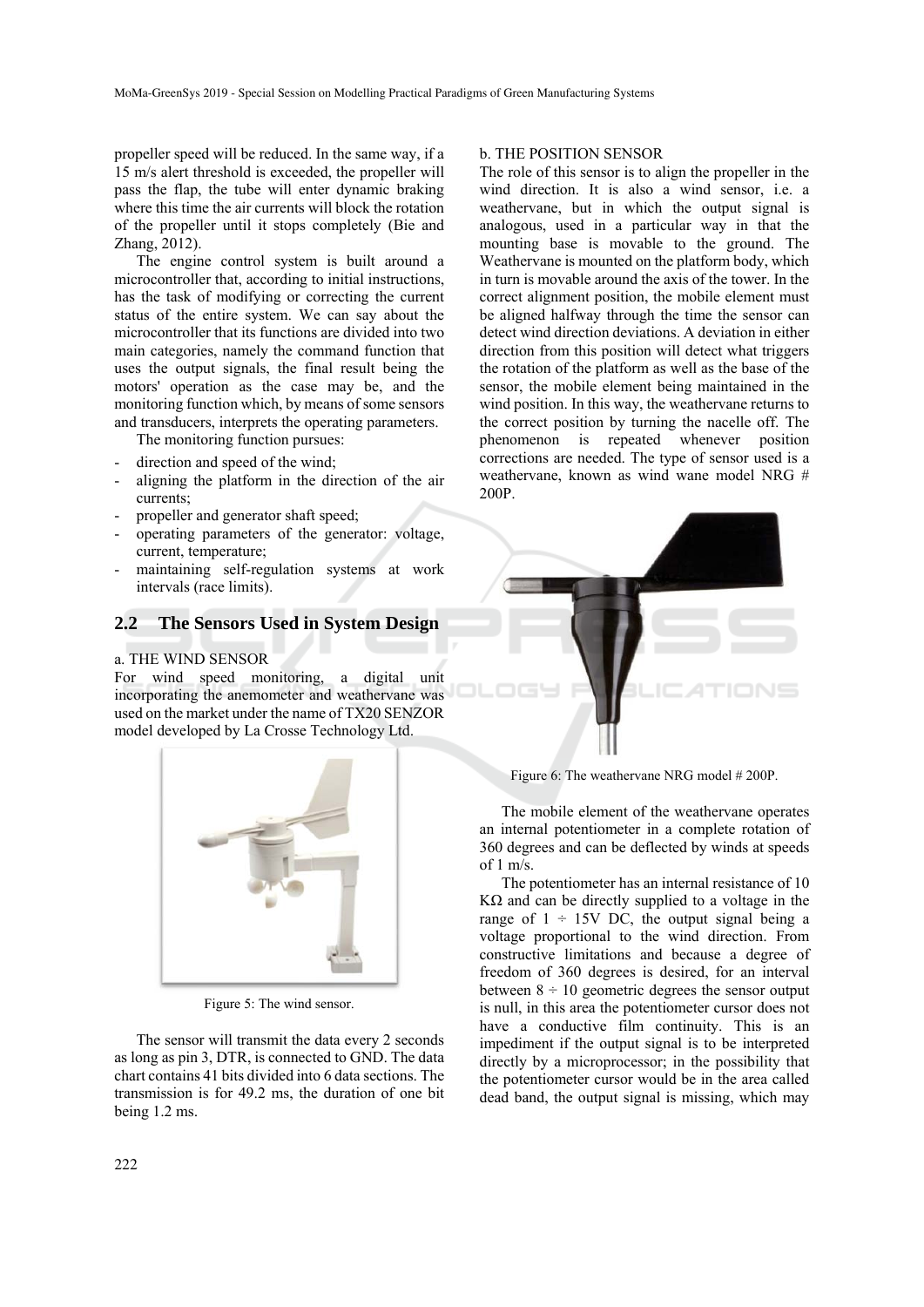cause operating errors. Although the probability of error is small, the dead band has a range of approximately  $8 \div 10$  geometric degrees, which means 2.75% of the measurement range, they must be eliminated or reduced as much as possible (Al-Muhaini and Heydt, 2013).

### c. THE SPEED SENSORS

Changing the transmission ratio and the variable pitch of the propeller is determined by the rotation speed of the propeller shaft and the generator. In this respect, the speeds of the two shafts must be monitored throughout the turbine operating mode. There are several types of sensors specifically developed to determine the speed of rotation of the trees, among them, those with the longest use being non-contact sensors. According to the output signal type, the sensors can be classified into capacitive, inductive or Hall Effect sensors. For slow speed shafts, rotation speed detection sometimes uses reed relays, but the blades of the contact are subject to premature aging due to the large number of triggers to which it is subjected. The types of sensors used are produced by Honeywell under the SS411P encoding.

To trigger the sensor we used permanent magnets, four of which are fixed to a disc mounted on the shaft for which the speed is determined. Magnets are fixed to the disk table at equal distances with alternating poles. During rotation of the shaft and the magnets, they will enter the sensor trigger area, the output signal becoming a rectangular signal that will have two periods during a complete rotation. The frequency of the output signal is directly proportional to the rotation speed of the shaft, so its mathematical computation can be determined by the formula:

$$
n = \frac{f}{2} \cdot 60\tag{1}
$$

where f is the signal frequency and n is the speed



Figure 7: The propeller shaft switch disk.

Similarly, the rotation movement of the drive motor of the transmission mechanism is detected, indicating that this time the sensor is of the unipolar type and on the disk mounted on the shaft are diametrically opposed on the circumference only two magnets with the same pole magnetically pointing

towards the sensor. Thus, every half-turn is sensed by a low level of the output signal.

The same model of the unipolar Hall sensor, in the same configuration, is used to detect positions where the blades are in the position we named above the standby position and the alignment of the platform to a reference point. For the interpretation of output signals, it should be noted that they are at a low level when they are at points of interest and at a high level in the rest (Conti and Rizzo, 2015).

### d. THE TEMPERATURE SENSOR

Over a long period of operation, the internal temperature of the generator may reach critical values that may result in its destruction. To avoid possible damage or troubleshooting due to a high temperature regime, it is preferable to switch the temperature generator above the threshold. Thus, the stator temperature should be monitored throughout the operation.



Figure 8: The temperature sensor. Model DS18B20.

Variants of temperature-sensitive elements that are compatible with the microcontroller and without the need for complex processing of signal processing are the thermistor, analogue sensor LM35 or DS18B20 digital sensor, the latter being the one to be used. The main advantage is that for communication with the microprocessor, data transmission from the device is done on a single wire (and mass, GND).

#### e. THE CURRENT SENSOR

Electrically operated mechanisms have an average degree of complexity, and for undesirable reasons, malfunctions may occur, resulting in an increase in engine current absorbed above the normal operating range. These situations would be likely to cause blockage, defeat limiters or a high degree of wear on the engine. Maintaining under voltage at currents well above normal operating limits would cause excessive engine heating leading to irreparable damage, and other elements in the supply circuit may be affected.

Elimination of these possible situations is accomplished by monitoring the current in the motor circuits, in this sense, by introducing a current sensor into the circuit. For easy deployment, we used a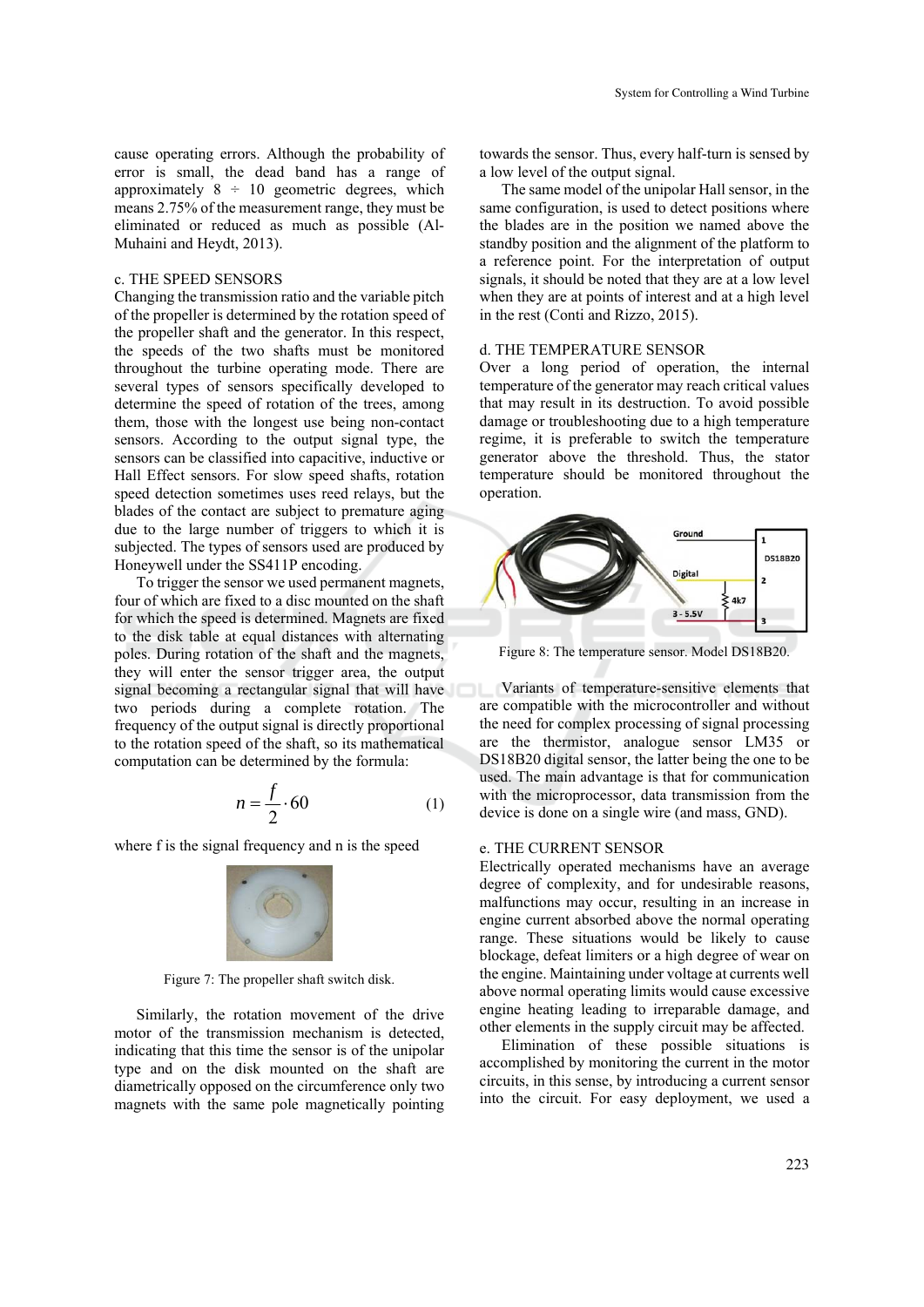sensor model built on an integrated circuit developed by Allegro MicroSystems, under ACS712 encoding. It is an SMD small integrated circuit in the SOIC8 capsule, the current detection being based on the linear Hall Effect. The sensor is invasive, requiring interruption of a supply line, and can detect current in both AC and DC circuits.



Figure 9: The current sensor. Model ACS712.

#### f. THE VOLTAGE SENSOR

For complete monitoring of the entire system, it is necessary to interpret the electrical parameters of the generator. If the implementation of the output current detection function is somewhat considered to be easy, with different variants of inversion or non-invasive AC sensors, measuring output voltage of the generator with a microcontroller imposes certain restrictions precisely because of the operation. The output voltage is a variable signal in both amplitude and fecundity, the maximum values being considered dangerous to be detected directly. Thus, during operation, when weather conditions allow, at the terminals of the three-phase generator, for current configuration of connections, weights can be recorded in the range  $0 \div 90$  V AC with frequencies proportional to the voltage in the range  $0 \div 400$  Hz. The maximum possible voltage is high enough to reach values considered dangerous, which is why indirect measurement is recommended to determine its value. Due to the variable frequency, it is not possible to use a low voltage transformer to obtain a low level signal so that it can be processed by the microcontroller, the frequency variation limits cause them to malfunction, being well above tolerances.

The voltage collected from the generator terminals is rectified and filtered, then applied to a resistive divider dimensioned so that for the maximum possible applied value, the divider's mean point does not exceed the 12 V DC threshold. However, there is a possibility that, due to the lack of a consumer, the tension will increase much, even beyond the limit. To avoid damaging the circuit caused by an accidental voltage, even if there is an increase above the 12V level, it will be stabilized by a Zenner diode.

Taking into account the fact that, in order to be interpreted by the microcontroller, the input signal can be a DC voltage, for detecting the voltage level of the generator we proposed and implemented the following scheme:



Figure 10: The voltage sensor. Electronical scheme.

The method has the advantage of galvanic separation of power circuits from signal circuits and prevents the destruction of the microcontroller if the turbine enters the operating mode in the absence of the supply voltage of the microcontroller by introducing external voltages on the signal port.

### g. THE MICROCONTROLLER

The Arduino Mega 2560 development board has 54 digital input / output pins (of which 14 can be used as PWM outputs), 4 UART serial ports, 16 analog inputs, a USB connection, a 16 MHz quartz crystal oscillator, a power jack and a reset button.

The 54 digital pins can be used as outputs or inputs with the digitalRead (), digitalWrite () and pinMode () functions. These digital pins use the digital signal in which the 0 logic is represented by the absence of voltage and 1 logic having the voltage level of 5V. Analog pins provide a resolution of 10 bits meaning 1024 different values. These pins measure voltages between 0V and 5V.

Arduino Mega 2560 has facilities for communication with a computer, other microcontrollers or other Arduino cards. The Arduino software includes a serial monitoring that allows simple textual data to be received or sent to the development board.

The microcontroller is programmed to take data from the sensors to display them using the LCD module. As an example, see figure 11.

| Rotor 146rpm         |  |  |
|----------------------|--|--|
| Generator 146rpm     |  |  |
| <b>Raport T 1.00</b> |  |  |
| Working!             |  |  |

Figure 11: Display data taken from sensors.